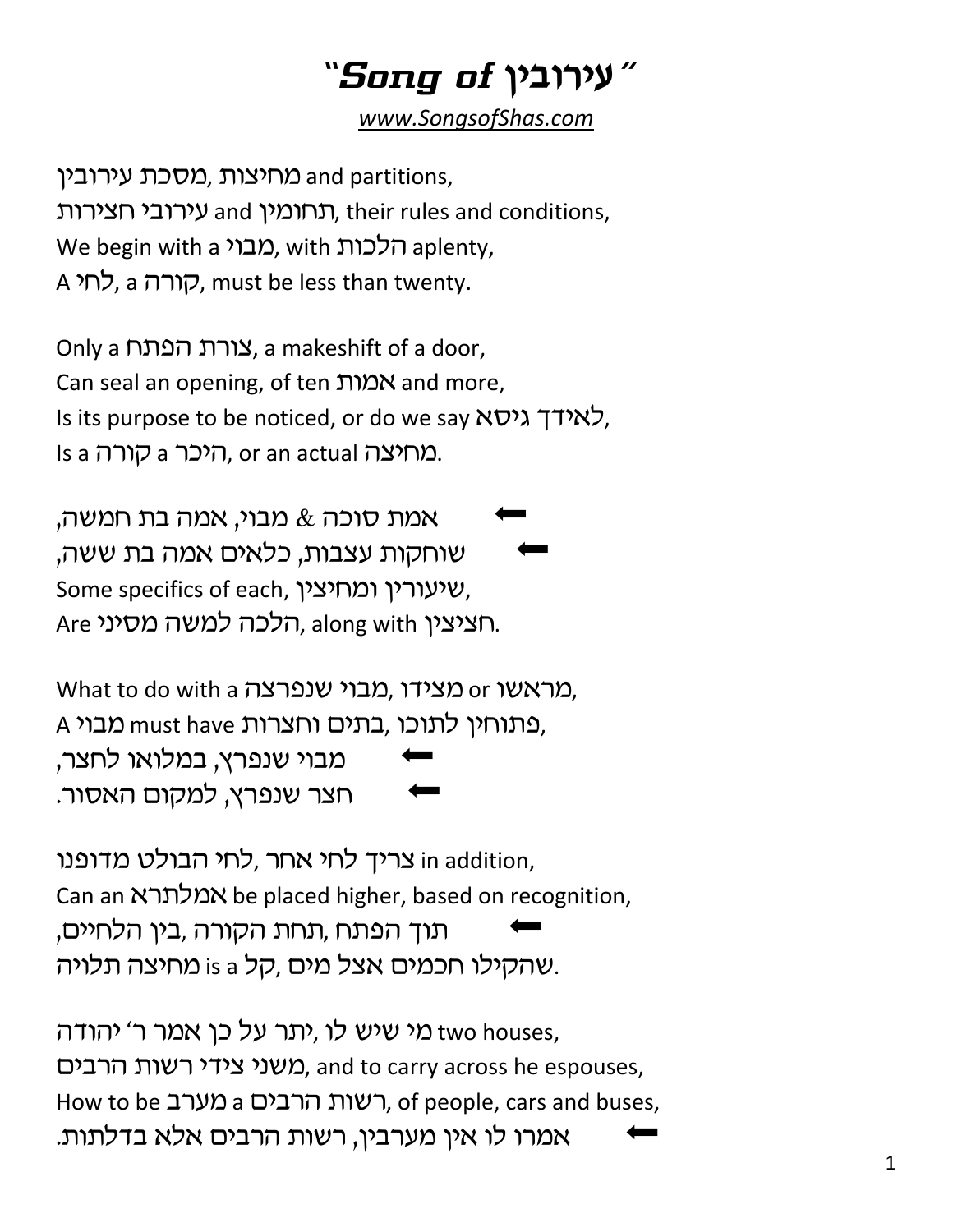Must be mostly standing, not to lead to any אברות, Make sure to be שרובה על הפרוץ, עומד, תולה can we be לחי on such a ,נראה מבחוץ ושוה מבפנים, Can we שנפרצה לגדולה, חצר קטנה the מתיר.

The enclosure of a *סבוי* סתום, would be a bit foolish, To compare to the תיקון, of a מבוי מפולש, When to rely on הבוט or האחית, in order to be משלים, A חוקקין להשלים, if we say מחלוקת.

While it is a קורה or לחי, that is needed for a מבוי לכאורה, חצר אינו ניתר, בלחי ובקורה, Is it the חודו המיצון or הודו החיצון, that we care more about, Is the *חורה* meant for מלבר or מלגו, for inside or out.

Can we say go up to four לבוד for לבוד), or only to three, When we start from the bottom, not to allow in a  $\lambda$ , מבוי שארכו כרחבו. does it need something in addition, ,כל מחיצות העשוית בשבת ,always count as a partition.

משמע is מבוי is s what the shape of a מבוי, is מארכו, מבוי שצידו אחד לים, וצידו אחד לאשפה, בטל would become מחיצות and the שמא יעלה הים שרטון. By an שמא ינטל, we don't say אשפה דרבים.

Is the minimum for a רשות היחיד, איני מחיצות דאורייתא. למעשה cr לטלטל, do we need three or four walls למעשה, The קולא ,a major כסי ביראות of מחיצה, No concern about ואוירא דהאי גיסא. אתי אוירא דהאג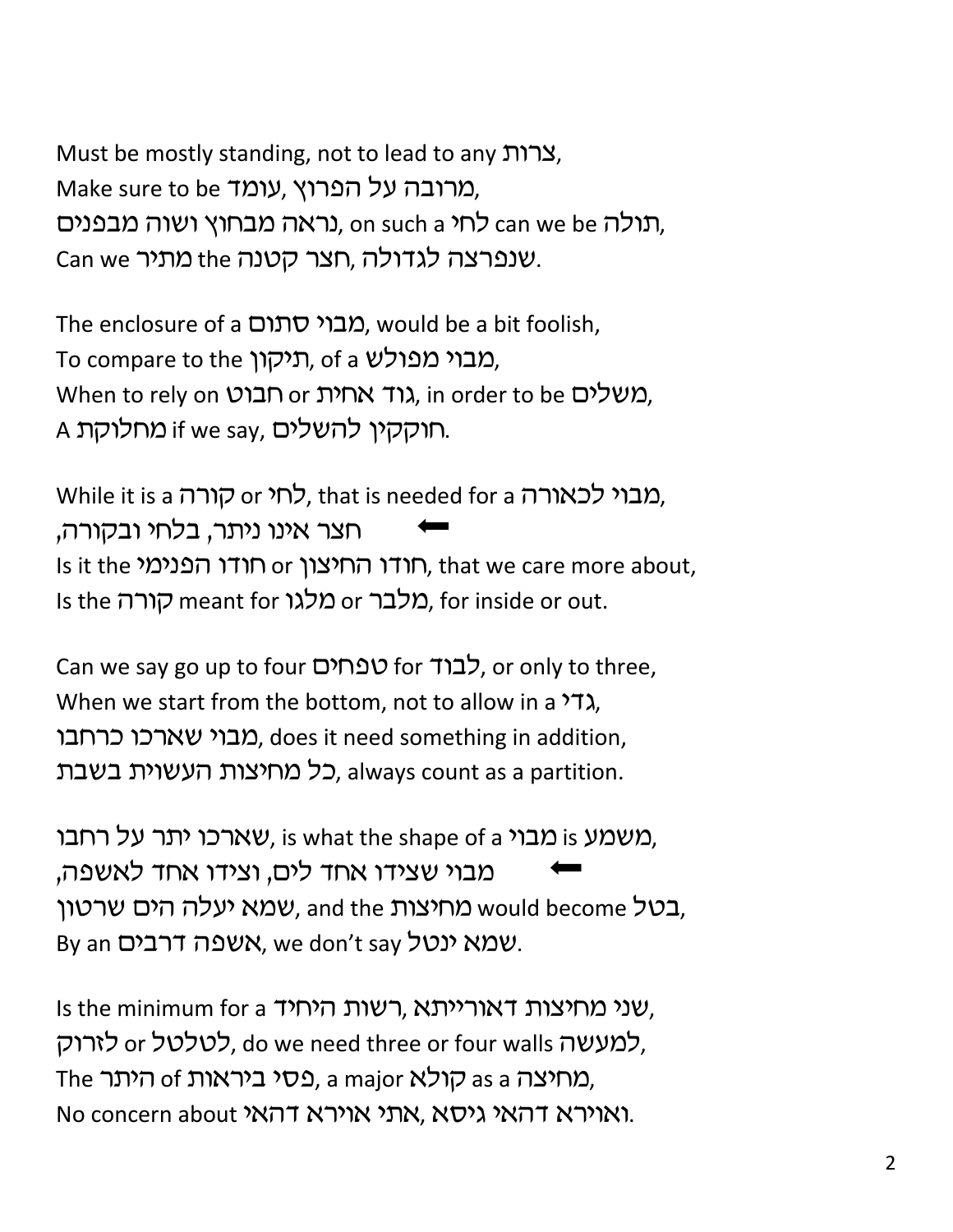היתה קורתו משוכה או תלויה, drawn away or suspended, A מבוי סתום is confined, where thru traffic has ended, Can you use a בעל חי for a לחי, if it would move it would cause mayhem, A קורה על גביהן and a ,לחי מכאן ומכאן is a, צורת הפתח.

A משהו can be a משהו במטה can be thick, A כדי לקבל, רחבה must be קורה A a door, כדי לעמוד בו ,צורת הפתח צריכה בריאה Regarding a היכר ציר, for that we're not too sure.

A מבוי עקום that is bent, one of so many cases, A בקעה or בקעה, are just two of assorted places, סרטיא ופלטיא, sixteen סמות, sixteen ס רב בקעה מצא, וגדר בו גדר.

A caravan that rested, שיירא שחנתה בבקעה, Make sure most is standing, the עומד, is the יעו A מחיצה of vertical sticks, or horizontal ropes, it slopes. מתוך ארבע, תל המתלקט עשרה

עולי רגלים for שפין לביראות, using וומדין, using w Increasing its size with בית סאתים, up to בית האתים Up to an opening of ten, but יהודה או ב' has the last word, Eight animals that are tied, a total of thirteen and a third.

בור יחיד, באר דרבים, how far the authority, Must be large enough for the ראשו, בהמה, וא $\lambda$  and its' majority, Can one feed a שבת on שבת, holding a container or bottle, Is the traffic rerouted, do we say אתי רבים ומבטל.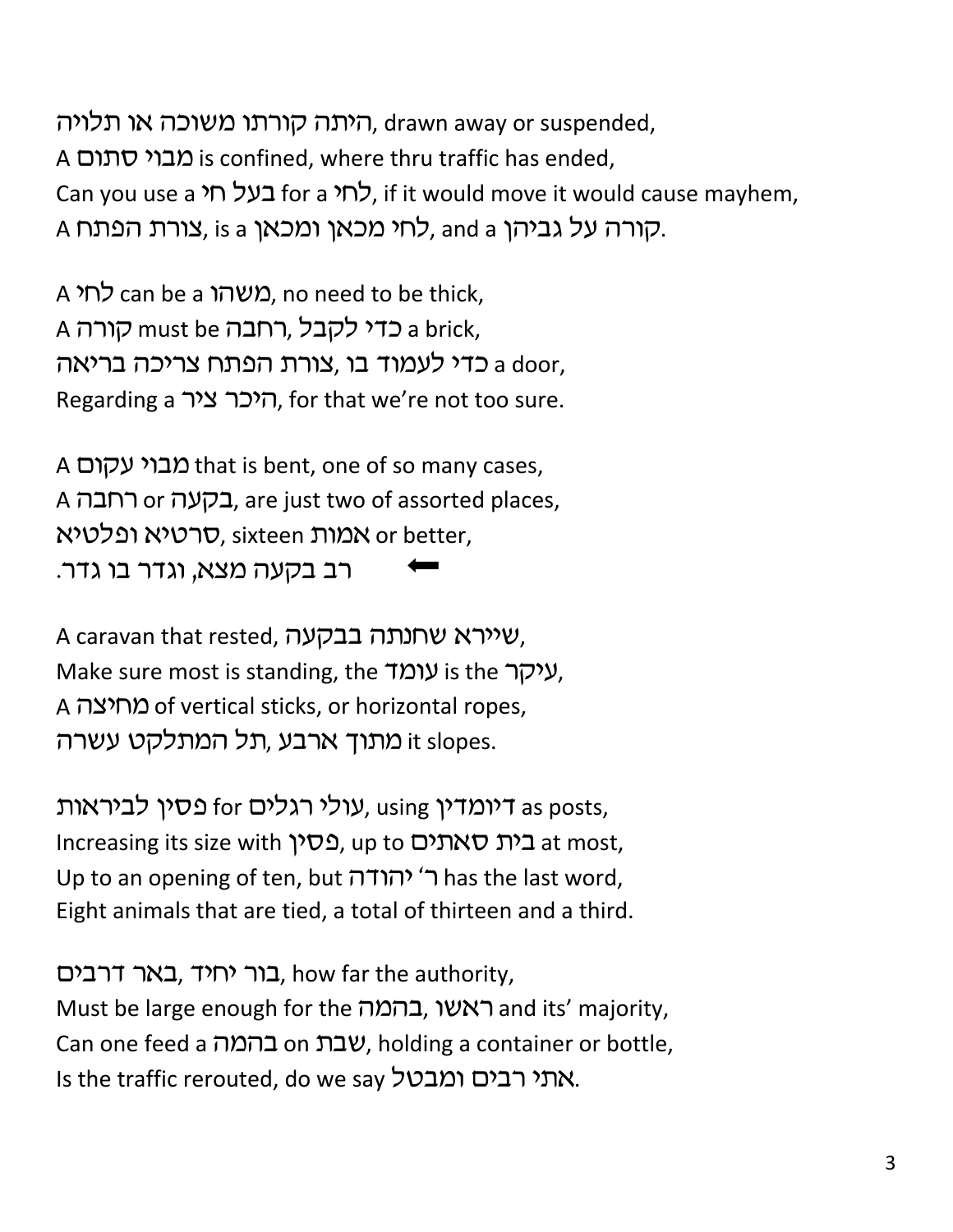גודא דנהרא, שביל של כרמים, גדודי, גפופי, מחיצת הקנים, We say קורה on a הורה, that is round, thin, or slanted, לחי העומד מאליו, as a tree it was planted.

A קרפף, that is squared, שבעים אמה ושיריים, From the רבית סאתים, we learn בית סאתים, קרפף שהוקף, what is most essential, A garden, an orchard, was the use residential.

חצירו וביתו is המבטל רשותו divisible, Must he be רשות his רשות, to each individual, כלים,its האחד גגות חצירות וקרפיפות have one right, ירושלים would be a האלמלא דלתותיה נעולות ,רשות הרבים would be a ירושלים

For both an עירוב and a נת, שיתוף is always the default, חוץ ממים ,בכל מערבין ומשתתפין and salt, שאין להן קיצבא with options ,שאין להן קיצבא, Remember אלא לדבר מצוה, אין מערבין.

To use רשות, we darshened הרשות, כל דבר שהוא משום שבות, לא גזרו עליו בין השמשות, הונה שביתתו can they be חרש שוטה וקטן, Do we say שליחותו, חזקה.

עירוב and an מקום שביתה, for it to be acceptable, הוא ועירובו במקום אחד, it must be accessible, An ומגדל, a אילן, with walls that are solid, A כוקום חשוב a basket, a קנה A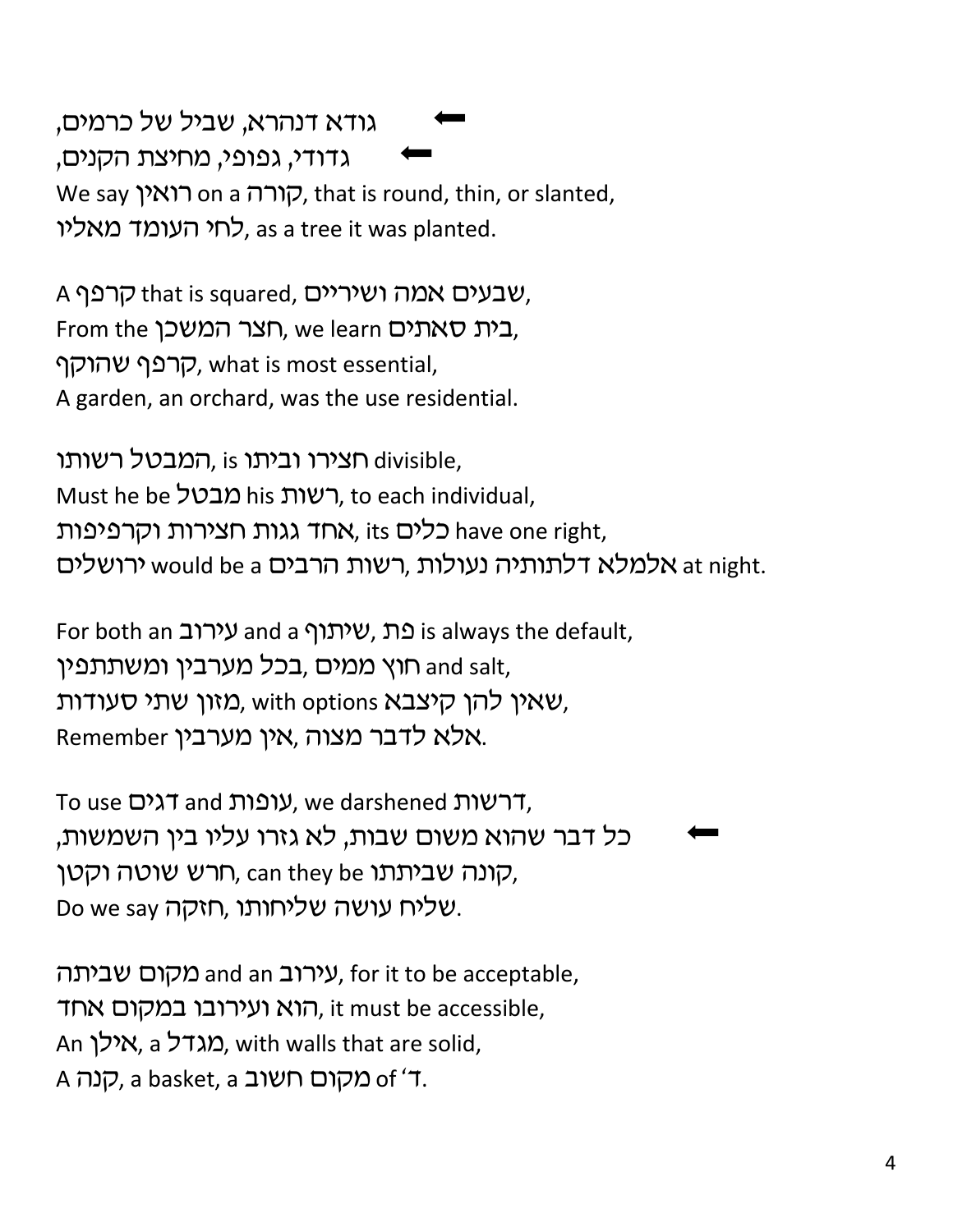נטמאת or נתגלגל, when it burned is in doubt, Was it good at the onset of בין השמשות, was it good throughout, Are we העמד על חזקתה. and we are good א מאל, **Or stay as a ספק חמר גמל or stay as a** 

In addition to our *k ומרא*'s, for this נאמרא they are fixtures, Our books of diagrams, sketches and pictures, Artscroll, מתיבתא and more, עוז והדר, the פירוש חי, המאור המבואר.

Can one be עירוב, an כמתנה על עירובו with a stipulation, יום טוב הסמוך לשבת), or in the reverse situation, Is it the moment of היבן השמשות or most of it - is it, Is it קונה עירובו t t ו, סוף היום or תחילת.

גזירה but exactly when may be a מערב אדם שני עירובין, ברירה of סוגיא a big, אם בא חכם, אם באו נכרים, הכנה גולופ or הלכנה, is there a problem with הב Is it ראש השנה או אריכתא, how we view ראש ה

עירוב בפת or עירוב ברגליו, Are there an extra אמה וקצת, "i, אלפים אמה ו Should we worry about *ימא ימ*שך, is he held back with an הרה, למעלה מעשרה ,אין תחומין or כ*וארומין.* 

חפצי הפקר or המקר, for those who can't be aware, Is their כאנשי העיר, or אמות only שביתה, A ישן who fell asleep, he began Shabbos while napping, תחומין are הבלעת תחומין, that are overlapping.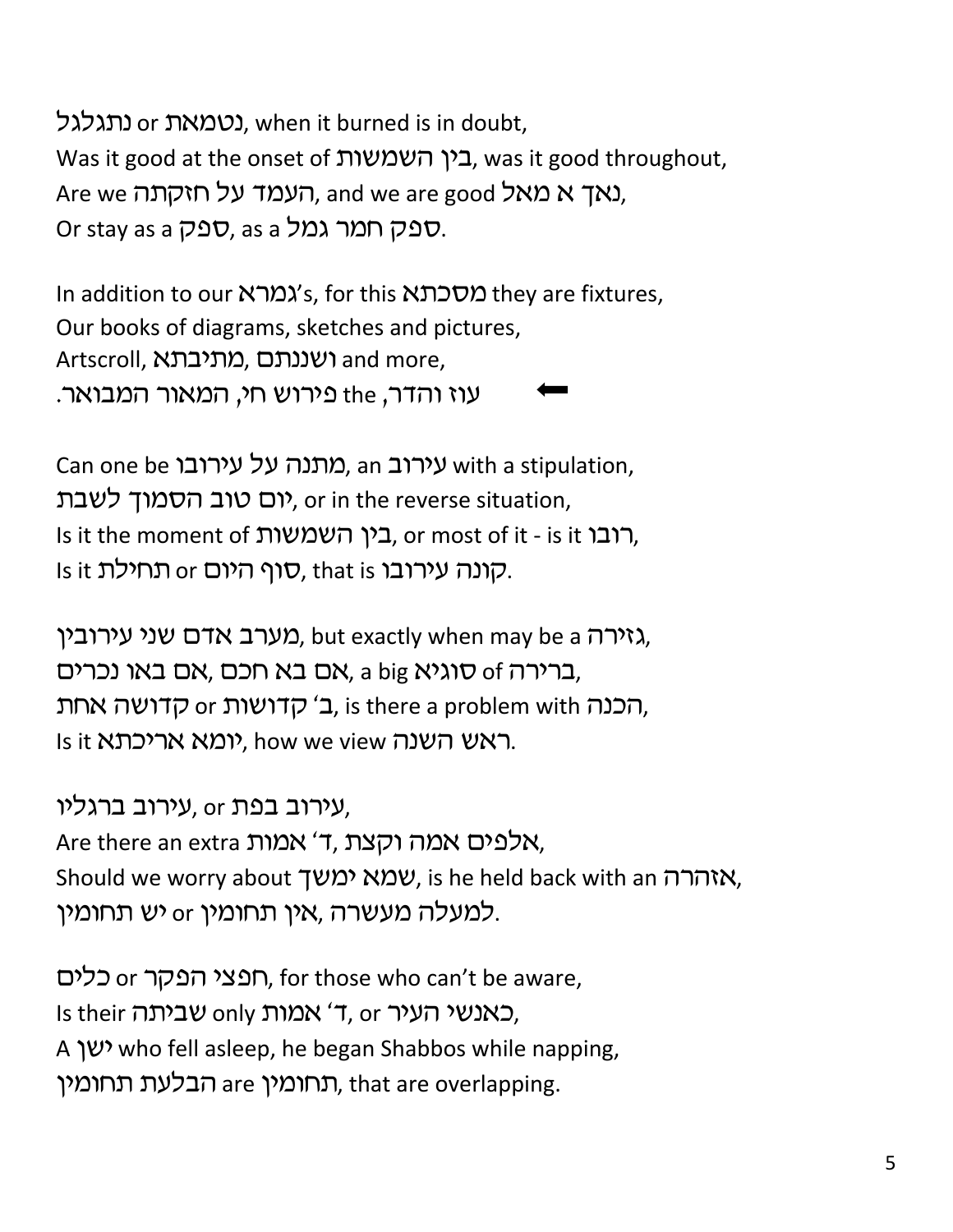מי שהוציאוהו נכרים או רוח רע $n$ , he was taken against his will, The walls of ספינה מהלכת, or a boat that is still, למעשה can return home כל היוצאים להציל, Is the origin of רבנן, תחומין. Is the origin of

You need a שביתה his קונה סט, to be שעודה הראויה לאכול מבעוד יום, By returning with his בותכר, he is תליכה, By using a מחיצה של בני אדם, walls made up of a human, תחומין may work, for carrying and שלא מדעת.

שלש חצירות, הפתוחות זו לזו, שתים החיצוניות, אסורות זו אם זו, You שכל have to קאפ האלט קאפ have to אים, and to use all your Remember that with יהלכה כדברי המיקל, עירובין.

טובה was allowed as a עשיר for an עשיר was allowed as a טובה, תחומין, while הרומין, while הרומין, can be a חובה, בנין in a כלים into two בנין המשה שגבו את עירובן, Is עירוב משום קנין. or is עירוב משום דירה.

שביתתי בעיקרו ,היה מכיר אילן ואמר at its base, שביתתי תחתיו לא אמר כלום, by not defining his place, כל שאינו בזה אחר זה, what can't occur sequentially, אפילו בבת אחת אינו, cannot happen simultaneously.

שביתתי במקומי and says מי שבא בדרך וחשכה לו, Was he מערב במקום פלוני, is he מכיר, Can one be מערב ברגליו, must he give himself a shuckle, לא אמרו מערבין בפת, אלא להקל.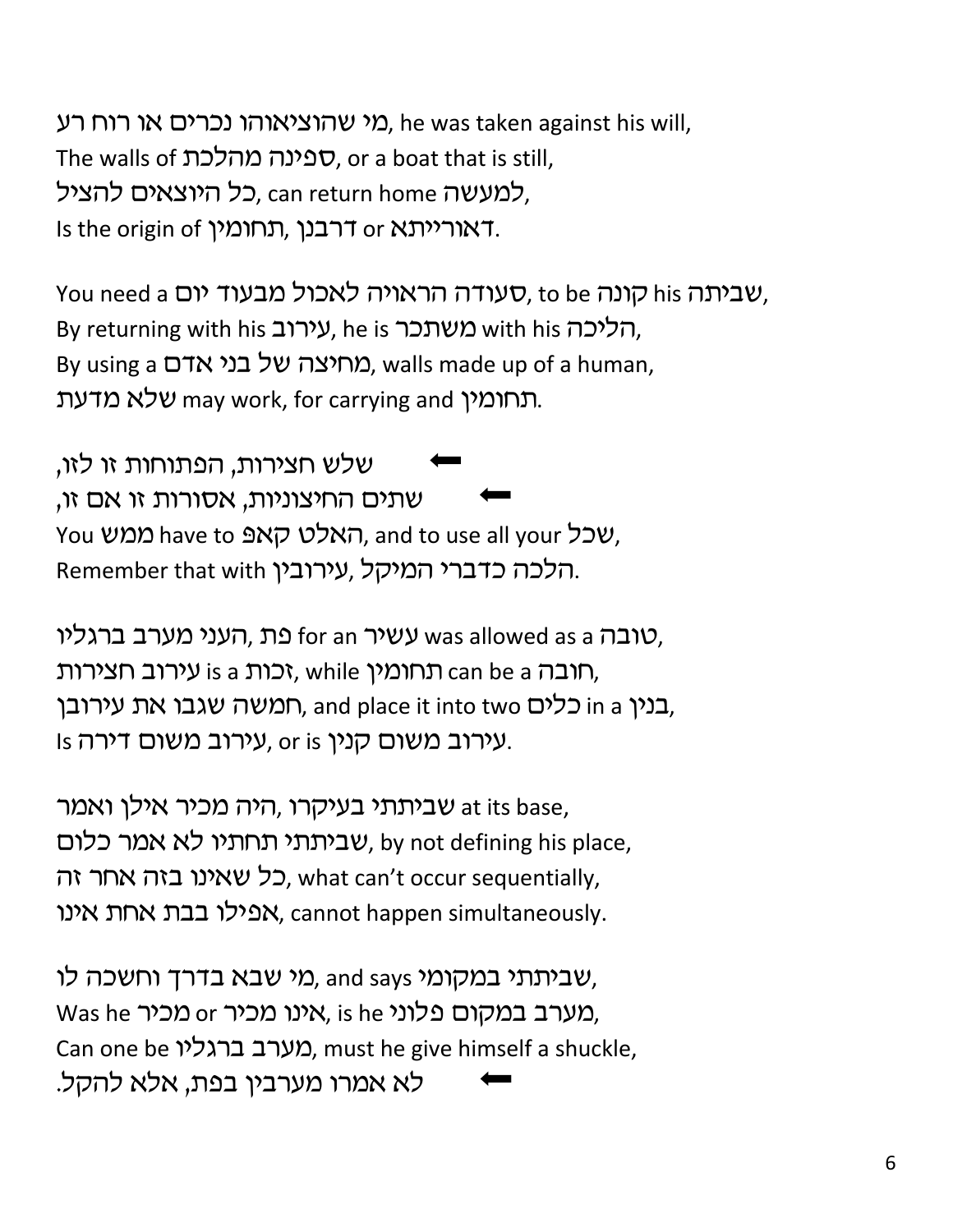From וית to כון from מערב to מזרח, How to measure a city, כיצד מעברין את הערים, היתה עשויה כמין קשת, or on an angle like a הלתה, כמין טבלא מרובעת, בריבוע של עולם.

מונה an extra quarter you should be כמה מרובע יתר על העגול, 'כל אמתא בריבוע, אמתא ותרי חומשי באלכסונה, A circle within a box, an extended right angle, ויות are the corners, of squares and rectangles.

עיר העשוי כקשת, the depth and width you need to know, To measure from the bowstring, or to count from the bow, Besides a תחום of אלפים, one more thing to mention, A קרפף or a קרפף, may bring an added extension.

אין מודדין אלא בחבל, a fifty אמה, rope, שמעתי שמקדרין ההרים, how to measure a slope, Do you span, pierce, or estimate, a חתרם that you're countin', A מומחה is needed, for a valley or mountain.

For a מרפסת and a תצר, a האר would matter, Is it like a סולם, that we view a טולם, a ladder, עיר של רבים ונעשית של יחיד, the ka עיר שמעה, the ר חצירות or ג' חצירות ג), must be excluded.

אנשי חצר ששכחו. their אנשי habt is only good if they meant it, הדר עם העכו"ם, you must make sure to rent it, A שכירו ולקיטו, a נכרי, a המכירו ולקיטו, a אכרי גוי אנא ילמוד ממעשיו, lest one learn from his actions.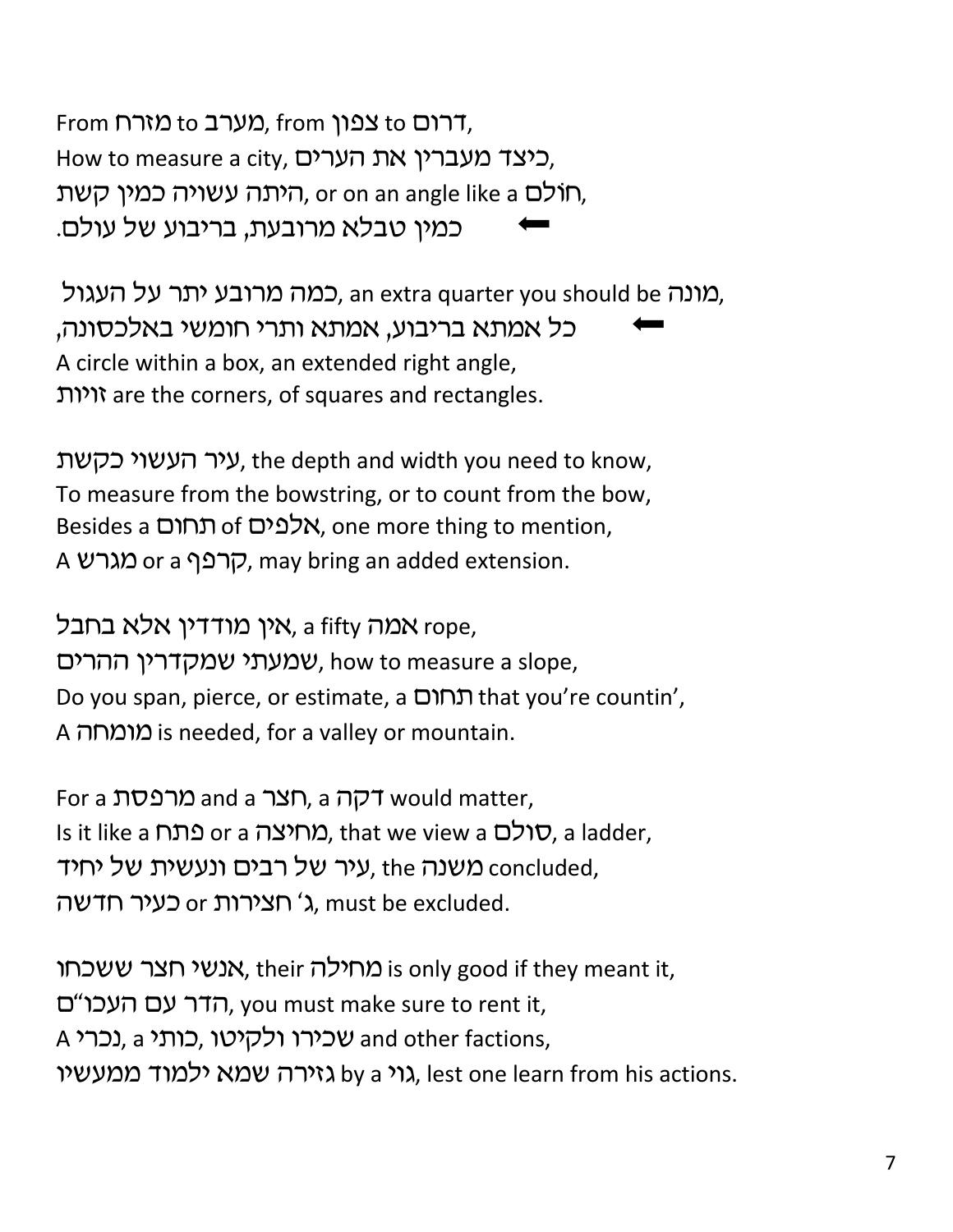ישראל בפנימית, ונכרי בחיצונה, דריסת הרגל, רגל המותרת במקומה, שכח אחד מבני המבוי was forgotten, מבוי לחצירות, כחצר לבתים.

מעשה בצדוקי אחד, שהיה דר בינינו, אין לנו בעירובין, אלא כלשון משנתינו, מהרו ועשו צרכיכם במבוי. before it becomes again האסור לא דייר איניש, בבית בלא חצר.

כל המורה הלכה לפני רבו, can face terrible *י*סורין, A אלא שמחוסרת דיורין, מחיצה may have a קרפף, הלכות מקצה אל קצה, שיתופין and עירובי חצירות, Is there במחצר לחצר, ביטול רשות

Different types in your רשות, that can really mess ya' יורש, נכרי, and צדוקי, מומר בפרהסיא, חמשה חבורות ששבתו בטרקלין, with how many הא Is there a  $\nabla$ יפ $\Omega$ , or a divider, that goes to the ceiling.

האחין שהיו אוכלין על שלחן אביהם, is their eating most compelling, Or is *מ*קום לינה. that is מהו $\lambda$ , the place of their dwelling, To need both an עירוב, was a major מחלוקת, שלא לשכח תורת עירוב, מן התינוקות.

חלון שבין שתי חצירות, at least the size of four by four, Combines two רשויות, like the opening of a door, A ditch, a trench, or a haystack, will create two by dividing, A עראי or געראי, can make one by combining.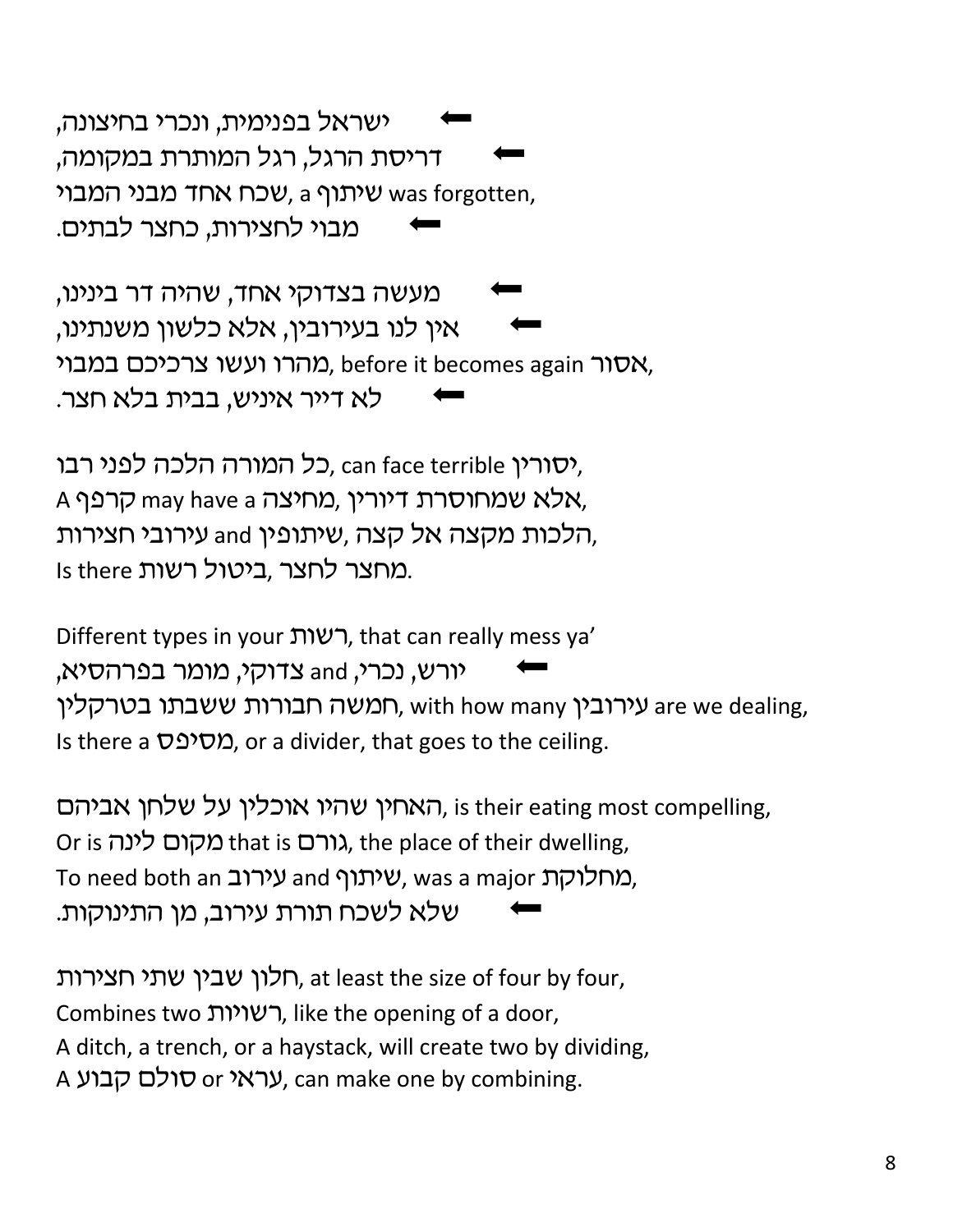Is it a quarter or third, or up to a half, Somewhere our math teachers, must be having a laugh, We felt back in high school, is it really fair, Trying to figure the circumference, of a circle in a square.

צריך לזכות או לא, כיצד משתתפין, דיורין הבאים בשבת, אין מבטלין וחוזר ומבטלין, ברוגעס or באגעל ידי אשתו, why would he be ברוגעס, Are there כגרוגרת or שתי סעודות, מועטין or הכגרוגרת.

אנשי חצר, אנשי עלייה, שתי רשויות ar רשות אחת, זה בשלשול, זה בזריקה, זה בקשה, זה בנחת, Always the easier accessibility, whichever it is, גזוזטרות, מרפסת, עמוד and זיז.

המניח ביתו והלך, לדור בעיר אחרת, Can we say NUT NTIN, and the כימית is נותרת, בור שבין שתי חצרות the כוף ,do we say .בור שבין שתי חצרות Partitions גוד, מתוך אוגנו or מלמעלה would extend.

Air rights don't impact, whether to transfer or to be "מעביר. אין אדם אוסר, על חבירו דרך אוויר, To pour water in a small רצה, understanding the gravity, Make sure to have the water first flowing, in an עוקה a cavity.

גות וגות, walls that are not visible, מחיצות שאינו נכרת, walls that are not visible, ch כך למעלה ,כשם שחלוקין למטה are they divisible, Can you carry beneath, an האכסדרה בבקעה, Imagine four walls, דאמרינן פי תקרה.